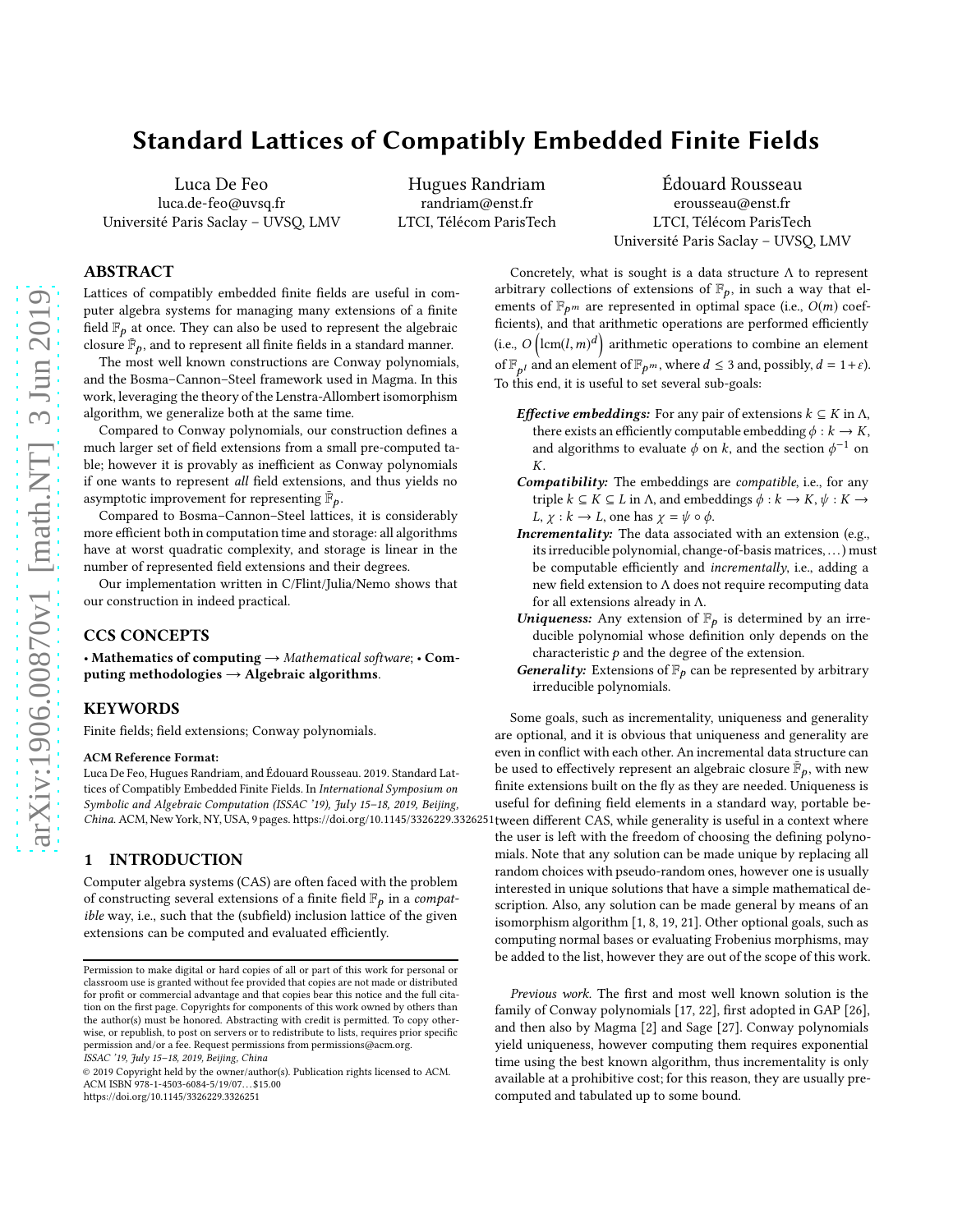Lenstra [\[19](#page-8-3)] was the first to show the existence of a (incremental, general) data structure computable in deterministic polynomial time. He proved that, besides the problem of finding irreducible polynomials, any other question is amenable to linear algebra. Subsequent work of Lenstra and de Smit [\[20](#page-8-10)] tackled the uniqueness problem, albeit only from a theoretical point of view.

In practice, randomized algorithms are good enough for a CAS, then polynomial factorization and basic linear algebra provide an easy (incremental, general) solution, that was first analyzed by Bosma, Cannon and Steel [\[3](#page-8-11)], and is currently used in Magma.

All solutions presented so far have superquadratic complexity, i.e.,  $d > 2$ . Recent work on embedding algorithms [\[11,](#page-8-12) [12,](#page-8-13) [14\]](#page-8-14) yields subquadratic (more precisely,  $d \leq 1.5$ ) solutions for specially constructed (non-unique, non-general) families of irreducible polynomials, and even quasi-optimal ones (i.e.,  $d = 1 + \varepsilon$ ) if a quasi-linear modular composition algorithm is available. However these constructions involve counting points of random elliptic curves over finite fields, and have thus a rather high polynomial dependency in  $\log p$ ; for this reason, they are usually considered practical only for relatively small characteristic.

Our contribution. In this work we present an incremental, general and/or unique solution for lattices of compatibly embedded finite fields, where all embeddings can be computed and evaluated in quasi-quadratic time. Our starting point is Allombert's [\[1\]](#page-8-1) and subsequent [\[8\]](#page-8-2) improvements to Lenstra's isomorphism algorithm [\[19\]](#page-8-3). Plugging them in the Bosma–Cannon–Steel framework immediately produces an incremental general solution with quasiquadratic complexity; however we go much further. Indeed, we show that the compatibility requirement can be taken a step further by constructing a lattice of  $\mathbb{F}_p$ -algebras with a distinguished element, which is a byproduct of the Lenstra-Allombert algorithm.

The advantages of our construction over a naive combination of the Lenstra-Allombert algorithm and the Bosma–Cannon–Steel framework are multiple. Storage drops from quadratic to linear in the number of extensions stored in  $\Lambda$  and in their degrees, and the cost of adding a new extension to Λ drops similarly.

Our  $\mathbb{F}_{p}$ -algebras are constructed by tensoring an arbitrary lattice of extensions of  $\mathbb{F}_p$  with what we call a *cyclotomic lattice* (see next section). In this work we mostly abstract away from the concrete instantiation of the cyclotomic lattice, only fixing a choice in Section [6,](#page-7-0) where we use Conway polynomials to analyze the complexity and implement our algorithms. This choice allows us to uniquely represent finite fields of degree exponentially larger than with Conway polynomials alone; however it also has the serious drawback of being generically as hard to compute as Conway polynomials, and thus relatively unpractical. We leave the exploration of other, more practical, instantiations of cyclotomic lattices for future work.

Organization. The presentation is structured as follows. In Section [2](#page-1-0) we review some basic algorithms and facts on roots of unity and Conway polynomials. In Section [3](#page-2-0) we review the Lenstra-Allombert algorithm and we define and study Kummer algebras, the main ingredient to our construction. In Section [4](#page-4-0) we introduce a notion of compatibility for solutions of Hilbert 90 in Kummer algebras, that provides standard defining polynomials for finite fields. Then in Section [5](#page-5-0) we again use these compatible solutions to construct

standard compatible embeddings between finite fields, from which a lattice can be incrementally constructed. Finally, in Section [6](#page-7-0) we give the complexities of our algorithms, and present our implementation.

# <span id="page-1-0"></span>2 PRELIMINARIES

Fundamental algorithms and complexities. Throughout this paper we let  $\mathbb{F}_p$  be a finite field. For simplicity, we shall assume that  $p$  is prime, which is arguably the most useful case, however our results could easily be extend to non-prime fields. We measure time complexities as a number of arithmetic operations  $(+, \times, /)$  over  $\mathbb{F}_p$ , and storage as a number of elements of  $\mathbb{F}_p$ . We let  $\mathcal{M}(m)$  denote the number of operations required to multiply two polynomials with coefficients in  $\mathbb{F}_p$  of degree at most m, and adopt the usual superlinearity assumptions on the function M (see [\[28,](#page-8-15) Ch. 8.3]).

Any finite extension  $\mathbb{F}_{p^m}$  can be represented as the quotient of  $\mathbb{F}_p[X]$  by an irreducible polynomial of degree *m*. The algorithms we present in the next sections need not assume any particular representation for finite fields, however when analyzing their complexities we will assume this representation. Then, multiplications in  $\mathbb{F}_{p^m}$  can be carried out using  $O(M(m))$  operations, and inversions using  $O(M(m) \log(m))$ . In this work we will also need to perform computations in algebras  $\mathbb{F}_{p^m}\otimes\mathbb{F}_{p^n}$ : representing them as quotients of a bivariate polynomial ring, we can multiply elements using  $O(M(mn))$  operations.

We will extensively use a few standard routines, that we recall briefly. Brent and Kung's algorithm [\[6](#page-8-16)] computes the modular composition  $f(q)$  mod h of three polynomials  $f, q, h \in \mathbb{F}_p[X]$ of degree at most m using  $O(m^{(\omega+1)/2)})$  operations, where  $\omega$  is the exponent of linear algebra over  $\mathbb{F}_p$ . The Kedlaya-Umans algorithm [\[18\]](#page-8-17) solves the same problem, and has better complexity in the binary RAM model, however it is widely considered impractical, we shall thus not consider it in our complexity estimates.

By applying transposition techniques [\[5,](#page-8-18) [9\]](#page-8-19) to Brent and Kung's algorithm, Shoup [\[24,](#page-8-20) [25](#page-8-21)] derived an algorithm to compute minimal polynomials of arbitrary elements of  $\mathbb{F}_{p^m}$ , having the same complexity  $O(m^{(\omega+1)/2)}$ ). Kedlaya and Umans' improvements also apply to Shoup's minimal polynomial algorithm, with the same practical limitations.

Shoup's techniques can also be applied to evaluate embeddings **of finite fields**. Let  $\mathbb{F}_{p^l}, \mathbb{F}_{p^m}$  be a pair of finite fields related by an embedding  $\phi : \mathbb{F}_{p^l} \stackrel{\iota}{\hookrightarrow} \mathbb{F}_{p^m}$ , and let a generator  $\alpha_l$  of  $\mathbb{F}_{p^l}$  and its image  $\phi(\alpha_l)$  in  $\mathbb{F}_{p^m}$  be given. Given these data, for any element  $x \in \mathbb{F}_{p^l}$  it is possible to compute its image  $\phi(x)$  using  $O(m^{(\omega+1)/2})$ operations; similarly, given an element  $y = \phi(x)$  in  $\mathbb{F}_{p^m}$ , it is possible to recover  $x$  in the same asymptotic number of operations. The relevant algorithms are summarized in [\[7](#page-8-22), Sec. 6]; note that, for specially constructed generators  $\alpha_l$ , more efficient algorithms may exist  $[11-14]$ .

The present work focuses on algorithms to compute embeddings of finite fields, i.e., algorithms that, given finite fields  $\mathbb{F}_{p^l}$ and  $\mathbb{F}_{p^m}$  with  $l \mid m$ , find an embedding  $\phi : \mathbb{F}_{p^l} \hookrightarrow \mathbb{F}_{p^m}$ , a generator  $\alpha_l$  of  $\mathbb{F}_{p^l}$ , and its image  $\phi(\alpha_l)$ . An extensive review of known algorithms is given in [\[8](#page-8-2)]; here we shall only be interested in the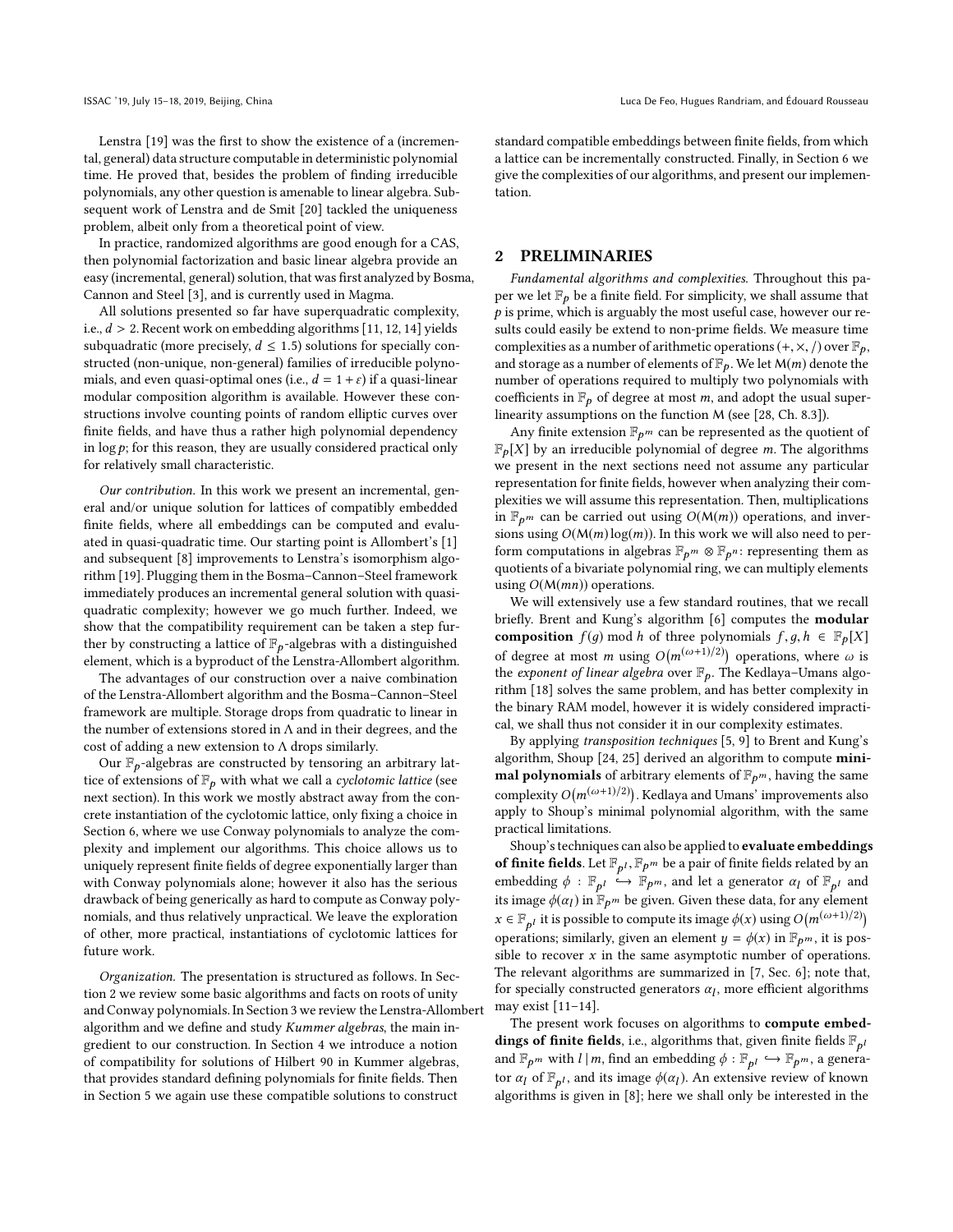Lenstra–Allombert isomorphism algorithm [\[1](#page-8-1), [19\]](#page-8-3), and its adaptation to compatible lattices of finite fields.

Conway polynomials and cyclotomic lattices. The algorithms of the next sections will be dependent on the availability of a cyclotomic lattice. By this we mean, formally, a collection

$$
\mathcal{S}^I = \{(K_l, \zeta_l)\}_{l \in I}
$$

over some support set  $I \subseteq \mathbb{N} \setminus p\mathbb{N}$ . Where  $K_l$  is an explicitly represented finite extension of  $\mathbb{F}_p$ , and  $\zeta_l \in K_l$  a generating element that is also a primitive  $l$ -th root of unity, so

$$
K_l = \mathbb{F}_p(\zeta_l), \quad (\zeta_l)^l = 1,
$$

together with explicit embeddings

$$
\iota_{l,m}: K_l \hookrightarrow K_m
$$
  

$$
\zeta_l \mapsto (\zeta_m)^{\frac{m}{l}}
$$

whenever  $l \mid m$ .

If  $I$  is a finite set of indices, there is an easy randomized algorithm to construct a cyclotomic lattice: compute  $n = \text{lcm}_{l \in I}(l)$ , construct the smallest field  $\mathbb{F}_{p^a}$  such that *n* divides  $p^a - 1$ , take a random  $x^{(p^a-1)/n} \in \mathbb{F}_{p^a}$  and test that it has multiplicative order *n*; then all roots  $\zeta_l$  in the lattice are constructed as powers of this element, and we can set  $K_l = \mathbb{F}_p(\zeta_l) \subseteq \mathbb{F}_{p^a}$  and let  $\iota_{l,m}$  be natural inclusion.

Nevertheless, the most useful cyclotomic lattices are those where I is the whole set  $\mathbb{N} \setminus p\mathbb{N}$ . It may seem odd to ask for such data, which in the end provides a representation of  $\mathbb{\bar{F}}_p$ , as a prerequisite for a construction whose goal is precisely to represent  $\bar{\mathbb{F}}_p$ . However we shall see that a relatively small cyclotomic sub-lattice is enough to construct a much larger lattice of compatibly embedded finite fields; it thus makes sense to assume that a cyclotomic lattice is available, if it can be computed incrementally.

Conway polynomials [\[22](#page-8-6)] offer a classic example of cyclotomic lattice. The *a*-th Conway polynomial  $C_a \in \mathbb{F}_p[X]$  is defined as the lexicographically smallest monic irreducible polynomial of degree *a* that is also *primitive* (i.e., its roots generate  $\mathbb{F}_{p^a}^{\times}$ ) and *norm* compatible (i.e,

$$
C_a\left(X^{\frac{p^b-1}{p^a-1}}\right) = 0 \mod C_b
$$

whenever  $a$  divides  $b$ ). The cyclotomic lattice is defined first by letting  $\zeta_{p^a-1}$  be the image of X in  $K_{p^a-1} = \mathbb{F}_{p^a} = \mathbb{F}_p[X]/C_a$  for any a; this is then extended to all  $l \in I$  by setting  $K_l = K_{p^a-1}$  and  $\zeta_l = (\zeta_{p^a-1})^{\frac{p^a-1}{l}}$  where  $\mathbb{F}_{p^a}$  is the smallest extension  $\mathbb{F}_p$  containing l-th roots of unity.

The best known algorithm to compute Conway polynomials has exponential complexity [\[17\]](#page-8-5), hence they are usually precomputed and tabulated up to a certain bound. Most computer algebra systems switch to other ways of representing finite fields when the tables of Conway polynomials are not enough. A notable exception is SageMath [\[27](#page-8-9)] (since version 5.13 [\[23\]](#page-8-23)), that defines pseudo-Conway polynomials by relaxing the "lexicographically first" requirement; although easier to compute in practice, their computation still requires an exponential amount of work.

Other ways to construct cyclotomic lattices are possible. One may, for example, factor cyclotomic polynomials over  $\mathbb{F}_p$ , being careful to maintain compatibility. In the next sections we shall not suppose any cyclotomic lattice construction in particular, and simply assume that we are given a collection  $\mathcal{S}^{I}$  that satisfies the prop-

#### 3 THE LENSTRA-ALLOMBERT ALGORITHM

<span id="page-2-0"></span>erties given at the beginning of this paragraph.

We now review the theory behind Allombert's adaptation [\[1\]](#page-8-1) of Lenstra's isomorphism algorithm [\[19\]](#page-8-3). This will be our stepping stone towards the definition of some standard elements in field extensions of  $\mathbb{F}_p$  with an effective compatibility condition.

The main ingredient of the algorithm is an extension of Kummer theory. Because of this, the algorithm is limited to field extensions  $\mathbb{F}_{p^l}$  of degree  $l$  prime to  $p$ . The easier case of extensions of degree  $p^{\bm{\dot{e}}}$  is covered in a similar way using Artin-Schreier theory, and the generic case is solved by separately computing isomorphisms for the power-of- $p$  and the prime-to- $p$  parts, and then tensoring the results together. Due to space constraints, we will not give details for the general case here; see [\[1,](#page-8-1) [8,](#page-8-2) [19](#page-8-3)].

For any finite extension of  $\mathbb{F}_p$ , we denote by  $\sigma : x \mapsto x^p$  the Frobenius automorphism. Let  $l$  be an integer not divisible by  $p$ . Then  $\sigma$  is an  $\mathbb{F}_p$ -linear endomorphism of  $\mathbb{F}_{p^l}$  with minimal polynomial  $T^l$  – 1, separable but not necessarily split, i.e.,  $\mathbb{F}_{p^l}$  is not necessarily a Kummer extension of  $\mathbb{F}_p$ . We extend scalars and work in the Kummer algebra of degree l:

$$
A_l = \mathbb{F}_{p^l} \otimes \mathbb{F}_p(\zeta_l),
$$

where  $\otimes$  is the tensor product over  $\mathbb{F}_p$ , and  $\zeta_l$  is a primitive *l*-th root of unity, taken from the given cyclotomic lattice. We call  $\mathbb{F}_p(\zeta_l)$  the field of scalars of  $A_l$ , and we define the level of  $A_l$  as

$$
v(l) = \mathrm{ord}_{(\mathbb{Z}/l\mathbb{Z})^{\times}}(p) = [\mathbb{F}_p(\zeta_l) : \mathbb{F}_p],
$$

that is, the degree of its field of scalars.

Now  $\sigma \otimes 1$  is a 1  $\otimes \mathbb{F}_p(\zeta_l)$ -linear endomorphism of  $A_l$  with l distinct eigenvalues, namely the powers of 1 ⊗  $\zeta_l$ . Thus, if  $\eta = \zeta_l^i$ is any *l*-th root of unity in  $\mathbb{F}_p(\zeta_l)$ , the corresponding eigenspace is defined by the Hilbert 90 equation for η:

<span id="page-2-1"></span>
$$
(\sigma \otimes 1)(x) = (1 \otimes \eta)x, \tag{H90}
$$

which plays the role of  $\sigma(x) = \eta x$  in classical Kummer theory. The solutions of [\(H90\)](#page-2-1) in  $A_l$  form a 1⊗ $\mathbb{F}_p(\zeta_l)$ -vector space of dimension 1, and if x is such a solution for  $\eta$ , then  $x^j$  is a solution for  $\eta^j$ .

In particular, let  $\alpha_l$  be a nonzero solution of [\(H90\)](#page-2-1) for  $\zeta_l$ . Then  $1, \alpha_l, \cdots, (\alpha_l)^{l-1}$  are eigenvectors for distinct eigenvalues and thus form a basis of  $A_l$  over  $1\otimes\mathbb{F}_p(\zeta_l).$  Likewise

$$
(\alpha_l)^l = 1 \otimes c_l
$$

for some scalar  $c_l \in \mathbb{F}_p(\zeta_l)$ , that we shall call the *Kummer constant* of  $\alpha_l$ . This proves:

<span id="page-2-2"></span>Proposition 1. Any nonzero solution  $\alpha_l$  of [\(H90\)](#page-2-1) for  $\zeta_l$  is a generating element for  $A_l$  as an algebra over  $1 \otimes \mathbb{F}_p(\zeta_l)$ , inducing an isomorphism

$$
A_l \simeq \mathbb{F}_p(\zeta_l)[T]/(T^l - c_l).
$$

Since  $A_l$  is known to be an étale algebra,  $\alpha_l$  being nonzero implies that  $c_l$  is nonzero, which in turn implies that  $\alpha_l$  is invertible in A<sub>l</sub>, indeed  $(\alpha_l)^{-1} = (1 \otimes c_l^{-1})(\alpha_l)^{l-1}$ .

We will make frequent use of the following: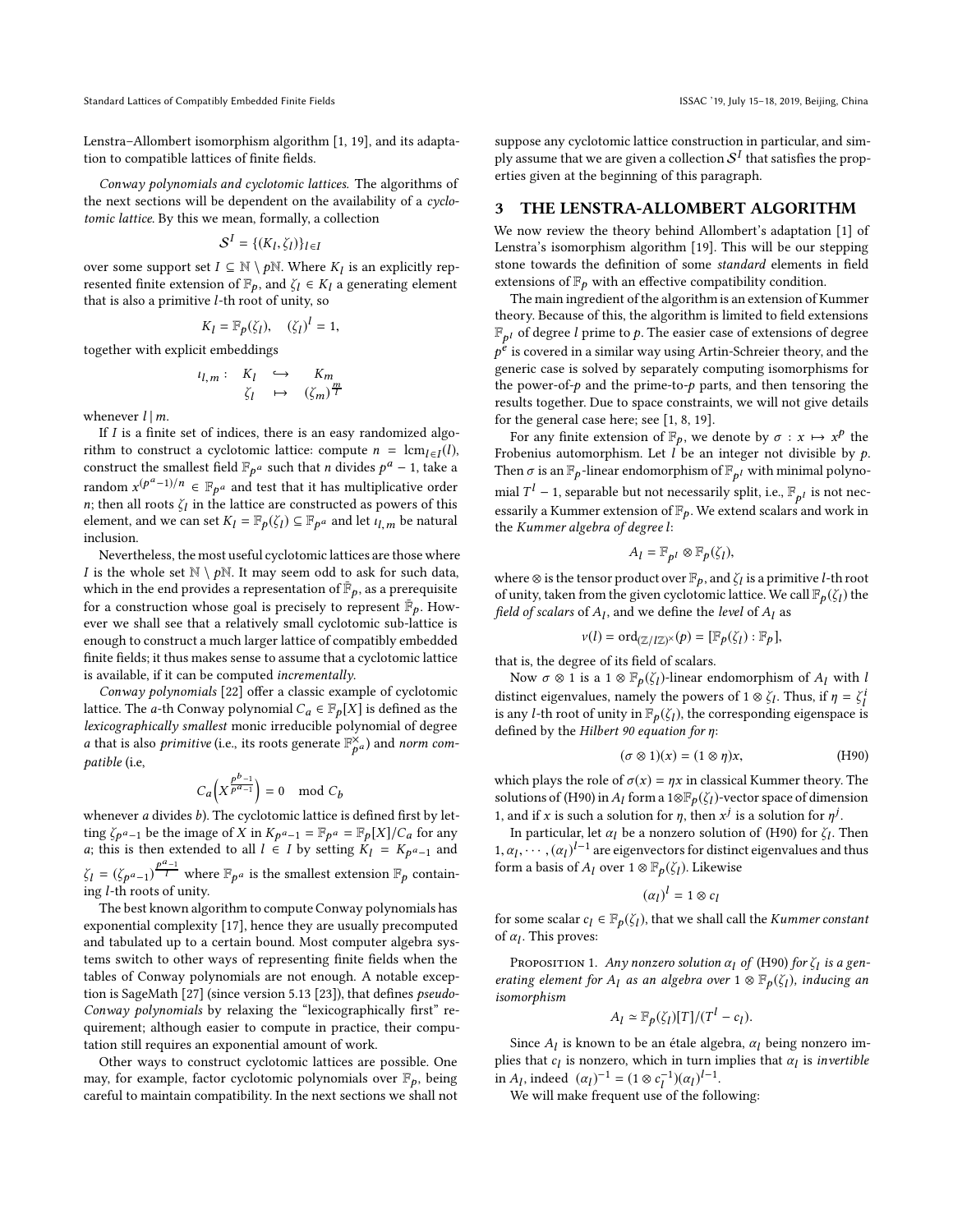<span id="page-3-1"></span>LEMMA 2. Let K, L be two finite extensions of  $\mathbb{F}_p$ . Then, for any  $\beta \in K \otimes L$ , we have  $(\sigma \otimes \sigma)(\beta) = \beta^p$ .

Proof. If  $\beta = u \otimes v$  is an elementary tensor we have  $(\sigma \otimes \sigma)(\beta) =$  $u^p \otimes v^p = \beta^p$ . This then extends by linearity since we're in characteristic  $p$ .

In this generality we also introduce the following notation: if  $\eta \in L$  has degree d over  $\mathbb{F}_p$ , then any  $\beta \in K \otimes \mathbb{F}_p(\eta) \subseteq K \otimes L$ decomposes uniquely as  $\beta = \sum_{i=0}^{d-1} y_i \otimes \eta^i$ , and we set

$$
\lfloor \beta \rfloor_{\eta} = y_0.
$$

In particular, coming back to  $A<sub>l</sub>$ , if we write

$$
\alpha_l = \sum_{i=0}^{a-1} x_i \otimes \zeta_l^i
$$

where  $a = v(l)$ , it is shown in [\[1\]](#page-8-1) that  $x_0 = \lfloor \alpha_l \rfloor_{\zeta_l}$  is a generating *element* for the extension  $\mathbb{F}_{p^l}/\mathbb{F}_p$ . Moreover, [\[1\]](#page-8-1) (see also [\[8\]](#page-8-2)) provides the following equations that allow, in the opposite direction, to recover  $\alpha_l$  from  $x_0$ :

<span id="page-3-6"></span>
$$
x_{a-1} = \sigma(x_0)/b_0
$$
  
\n
$$
x_i = \sigma(x_{i+1}) - b_{i+1}x_{a-1}
$$
 for  $i = a-2$  down to 1 (1)

where  $\zeta_l^a = \sum_{i=0}^{a-1} b_i \zeta_l^i$  is the minimal equation for  $\zeta_l$ .

<span id="page-3-5"></span>PROPOSITION 3. With the notations above, there are precisely l elements  $x \in A_l$  that are solutions of [\(H90\)](#page-2-1) for  $\zeta_l$  and satisfy  $x^l =$  $1 \otimes c_l$ , namely, these are the  $(1 \otimes \zeta_l)^u \alpha_l = (\sigma^u \otimes 1)(\alpha_l)$  for  $0 \leq$  $u < l$ . The corresponding generating elements for  $\mathbb{F}_{p^l}/\mathbb{F}_p$  are the  $\lfloor (\sigma^u \otimes 1)(\alpha_l) \rfloor_{\zeta_l} = \sigma^u(x_0)$ ; they all have the same minimal polynomial, which is a generating polynomial for  $\mathbb{F}_{p^l}/\mathbb{F}_p$  depending only on  $c_l$ .

PROOF. The solutions of [\(H90\)](#page-2-1) for  $\zeta_l$  form a 1  $\otimes \mathbb{F}_p(\zeta_l)$ -vector space of dimension 1, thus they all are of the form  $x = (1 \otimes \xi)\alpha_l$ . Adding the condition  $x^l = 1 \otimes c_l$  then forces  $\xi^l = 1$ , from which all assertions follow.

Now we consider Kummer algebras of various degrees. Since we assumed that the fields of scalars are defined from a cyclotomic lattice  $\mathcal{S}^I$ , they are compatibly embedded: for  $l\,|\,m$  prime to  $p$ , we have the embedding

$$
\iota_{l,m} : \mathbb{F}_p(\zeta_l) \longleftrightarrow \mathbb{F}_p(\zeta_m)
$$

$$
\zeta_l \mapsto (\zeta_m)^{\frac{m}{l}}.
$$

It is easily shown that, as an  $\mathbb{F}_p$ -algebra,  $A_l$  is isomorphic to a product of copies of  $\mathbb{F}_{p^l}(\zeta_l)$ , and  $A_m$  to a product of copies of  $\mathbb{F}_{p^m}(\zeta_m)$ . This allows us to describe all  $\mathbb{F}_p$ -algebra morphisms from  $A_l$  to  $A_m$ . However here we will focus only on a certain subclass of them:

<span id="page-3-0"></span>DEFINITION 4. A Kummer embedding of  $A_l$  into  $A_m$  is an injective  $\mathbb{F}_p$ -algebra morphism  $\Phi: A_l \hookrightarrow A_m$  such that:

- $\Phi$  extends the scalar embedding  $1 \otimes \iota_{l,m}$
- $\Phi$  commutes with  $\sigma \otimes 1$ .

<span id="page-3-2"></span>PROPOSITION 5. Let  $\alpha_l \in A_l$  be a nonzero solution of [\(H90\)](#page-2-1) for  $\zeta_l$ , with Kummer constant  $c_l.$  Then, there is a 1-to-1 correspondence between Kummer embeddings  $\Phi: A_l \hookrightarrow A_m$  and solutions  $\hat{\alpha} \in A_m$ of [\(H90\)](#page-2-1) for  $(\zeta_m)^{\frac{m}{l}}$  that satisfy  $(\hat{\alpha})^{\overline{l}} = 1 \otimes \overline{\iota_{l,m}}(c_l)$ , given by

$$
\Phi\quad\longleftrightarrow\quad\hat{\alpha}=\Phi(\alpha_l).
$$

PROOF. Direct consequence of Proposition [1](#page-2-2) and Definition [4.](#page-3-0)  $\Box$ 

Actually, Kummer embeddings are easily characterized:

<span id="page-3-3"></span>PROPOSITION 6. There is a natural 1-to-1 correspondence between Kummer embeddings  $\Phi: A_l \hookrightarrow A_m$  and embeddings of finite fields  $\phi: \mathbb{F}_{p^l} \hookrightarrow \mathbb{F}_{p^m}$ , given by:

- If $\Phi$  is a Kummer embedding, then  $\Phi$  maps  $\mathbb{F}_{p^l} \otimes 1$  into  $\mathbb{F}_{p^m} \otimes 1$ . Thus the restriction of  $\Phi$  to  $\mathbb{F}_{p^l} \otimes 1$  is of the form  $\phi \otimes 1$  for some  $\phi: \mathbb{F}_{p^l} \hookrightarrow \mathbb{F}_{p^m}$ .
- Conversely, if  $\phi: \mathbb{F}_{p^l} \hookrightarrow \mathbb{F}_{p^m}$  is an embedding of finite fields, then  $\Phi = \phi \otimes \iota_{l,m}$  is a Kummer embedding.

Moreover, this correspondence commutes with composition of embeddings.

PROOF. Let  $\Phi$  be a Kummer embedding. Being a  $\mathbb{F}_p$ -algebra morphism, it satisfies  $\Phi(\beta^p) = \Phi(\beta)^p$  for all  $\beta \in A_l$ . By Lemma [2,](#page-3-1) this means that  $\Phi$  commutes with  $\sigma \otimes \sigma$ , and thus, also with  $(\sigma \otimes 1)^{-1}$   $\circ$  $(\sigma \otimes \sigma) = 1 \otimes \sigma$ . This implies that  $\Phi$  maps  $\mathbb{F}_{p^l} \otimes 1$  into  $\mathbb{F}_{p^m} \otimes 1$ . The other assertions are clear.

<span id="page-3-4"></span>COROLLARY 7. Let  $\alpha_l \in A_l$  be a nonzero solution of [\(H90\)](#page-2-1) for  $\zeta_l$ , with Kummer constant  $c_l$ , and let  $\hat{\alpha} \in A_m$  be a solution of [\(H90\)](#page-2-1) for  $(\zeta_m)^{\frac{m}{l}}$  that satisfies  $(\hat{\alpha})^{\hat{l}} = 1 \otimes \iota_{l,m}(c_l)$ . Then:

- $\hat{\alpha} \in \mathbb{F}_{p^m} \otimes \mathbb{F}_p((\zeta_m)^{\frac{m}{l}}) \subseteq A_m;$
- the assignation  $\lfloor \alpha_l \rfloor_{\zeta_l} \mapsto \lfloor \hat{\alpha} \rfloor_{(\zeta_m) \overline{T}}$  defines an embedding  $\phi: \mathbb{F}_{p^l} \hookrightarrow \mathbb{F}_{p^m}$ ;
- $\Phi = \Phi \otimes \iota_{l,m}$  is the unique Kummer embedding such that  $\Phi(\alpha_l) = \hat{\alpha}.$

PROOF. By Proposition [5](#page-3-2) there is a unique Kummer embedding Φ such that  $\Phi(\alpha_l) = \hat{\alpha}$ . By Proposition [6](#page-3-3) we have that  $\Phi = \phi \otimes \iota_{l,m}$ for some  $\phi : \mathbb{F}_{p^l} \hookrightarrow \mathbb{F}_{p^m}$ . Writing  $\alpha_l = \sum_{i=0}^{a-1} x_i \otimes \zeta_l^i$ , it follows that

$$
\hat{\alpha} = \Phi(\alpha_l) = \sum_{i=0}^{a-1} \phi(x_i) \otimes (\zeta_m)^{\frac{mi}{l}}.
$$

Thus  $\lfloor \hat{\alpha} \rfloor_{(\zeta_m)} \frac{m}{l} = \phi(x_0) = \phi(\lfloor \alpha_l \rfloor_{\zeta_l})$ , and, since  $\lfloor \alpha_l \rfloor_{\zeta_l}$  generates  $\mathbb{F}_{p^l}$ , this uniquely characterizes  $\phi$ .

We can now state Allombert's algorithm and prove its correctness; we give below a minor variation on the original algorithm, better adapted to our more general setting.

PROPOSITION 8. Algorithm [1](#page-4-1) is correct: it returns elements that define an embedding  $\phi : \mathbb{F}_{p^l} \hookrightarrow \mathbb{F}_{p^m}$ .

PROOF. By Propositions [5](#page-3-2) and [6,](#page-3-3) there exists  $\hat{\alpha} \in A_m$  solution of [\(H90\)](#page-2-1) for  $(\zeta_m)^{\frac{\hat{n}}{l}}$  that satisfies  $(\hat{\alpha})^l = 1 \otimes \iota_{l,m}(c_l)$ . On the other hand,  $(\alpha_m)^{\frac{m}{l}} \in A_m$  is also a solution of [\(H90\)](#page-2-1) for  $(\zeta_m)^{\frac{m}{l}}$ , thus  $\hat{\alpha} =$  $(1 \otimes \lambda)(\alpha_m)^{\frac{m}{l}}$  for some  $\lambda \in \mathbb{F}_p(\zeta_m)$ . It follows that  $\iota_{l,m}(c_l)/c_m = \lambda^l$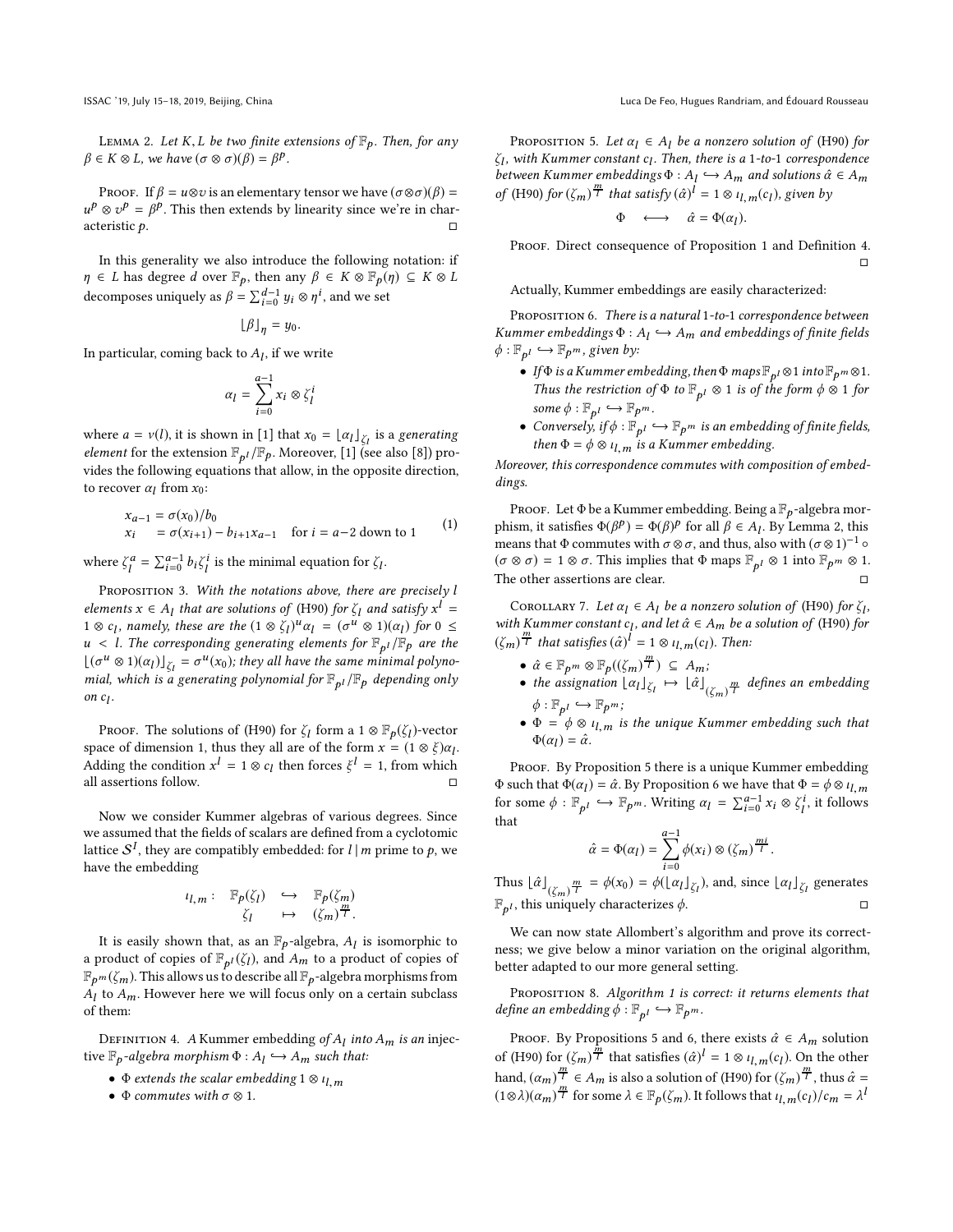<span id="page-4-1"></span>Standard Lattices of Compatibly Embedded Finite Fields ISSAC '19, July 15-18, 2019, Beijing, China

#### Algorithm 1 (Allombert's algorithm)

- **Input:**  $\mathbb{F}_{p^l}, \mathbb{F}_{p^m}$ , for  $l \mid m$  integers prime to p, and a cyclotomic lattice  $S^{\{l,m\}}$ .
- **Output:**  $s \in \mathbb{F}_{p^l}, t \in \mathbb{F}_{p^m}$ , such that the assignation  $s \mapsto t$  defines an embedding  $\phi: \mathbb{F}_{p^l} \hookrightarrow \mathbb{F}_{p^m}.$
- 1: Prepare the Kummer algebras  $A_l$  and  $A_m$ .
- 2: Find  $\alpha_l \in A_l$  and  $\alpha_m \in A_m$ , nonzero solutions of [\(H90\)](#page-2-1) for  $\zeta_l$ and  $\zeta_m$  respectively.
- 3: Compute their Kummer constants:  $(\alpha_l)^l = 1 \otimes c_l$  and  $(\alpha_m)^m =$  $1 \otimes c_m$ .
- 4: Compute  $\kappa$ , a *l*-th root of  $\iota_{l,m}(c_l)/c_m$ .
- 5: Return  $\lfloor \alpha_l \rfloor_{\zeta_l}$  and  $\left| (1 \otimes \kappa)(\alpha_m)^{\frac{m}{l}} \right|$  $\left(\zeta_m\right)^{\frac{m}{l}}$ .

is a *l*-th power, and  $\kappa = (\zeta_m)^{\frac{um}{l}} \lambda$  for some integer *u*. Now we can replace  $\hat{\alpha}$  with  $(1 \otimes (\zeta_m)^{\frac{u m}{l}})(\hat{\alpha}) = (1 \otimes \kappa)(\alpha_m)^{\frac{m}{l}}$  and conclude with Corollary [7.](#page-3-4)

From this proof and Proposition [3,](#page-3-5) it follows that another choice of the *l*-th root  $\kappa$  only changes  $\phi$  by a power of  $\sigma$ .

# <span id="page-4-0"></span>4 STANDARD SOLUTIONS OF (H90)

Plugging Algorithm [1](#page-4-1) into the Bosma–Cannon–Steel framework immediately gives a way to compatibly embed arbitrary finite fields. However, there are two points in Allombert's algorithm on which we would like to improve:

- **Uniqueness:** As mentioned, the element  $\lfloor \alpha_l \rfloor_{\zeta_l}$  is a generating element for  $\mathbb{F}_{p^l}$ , or equivalently, it provides a defining irreducible polynomial of degree l. However this polynomial depends on the choice of  $\alpha_l$  (even though only through  $c_l$ , cf. Proposition [3\)](#page-3-5).
- **Compatibility:** The embedding  $\phi$  depends on a constant  $\kappa$ , which itself depends on the choice of  $\alpha_l, \alpha_m$  (and of a *l*th root extraction). Thus, given a certain number of finite fields, in order to ensure compatibility of the various embeddings between them, one has to keep track of these constants  $\kappa$  for all pairs  $(l, m)$ , which grow quadratically with the number of fields.

It would be useful if one could force  $\kappa = 1$ , that is, if  $\alpha_l, \alpha_m$ and  $\Phi: A_l \hookrightarrow A_m$  could be chosen so that  $\Phi(\alpha_l) = (\alpha_m)^{\frac{m}{l}}$ . From the description of Algorithm [1,](#page-4-1) this requires  $c_m = \iota_{l,m}(c_l)$ . Thus, necessarily  $c_m$  lies in the subfield  $\mathbb{F}_p((\zeta_m)^{\frac{m}{l}})$  of  $\mathbb{F}_p(\zeta_m)$ . Possibly this condition could fail if  $A_l$  and  $A_m$  do not have the same field of scalars. This motivates:

DEFINITION 9. A Kummer algebra is complete if it is of the largest degree for a given level.

Thus, the complete Kummer algebra of level a is

$$
A_{p^a-1}=\mathbb{F}_{p^{p^a-1}}\otimes \mathbb{F}_{p^a}
$$

with field of scalars  $\mathbb{F}_{p}a = \mathbb{F}_{p}(\zeta_{p}a_{-1})$  given by the corresponding  $\zeta_{\bm p^{\bm a}-\bm 1}$  in our cyclotomic lattice  $\mathcal{S}^I$ , e.g., defined by a (pseudo)-Conway polynomial of degree a.

<span id="page-4-2"></span>LEMMA 10. All nonzero solutions  $\alpha_{p^a-1} \in A_{p^a-1}$  of [\(H90\)](#page-2-1) for  $\zeta_{p^a-1}$  have the same Kummer constant  $c_{p^a-1} = (\zeta_{p^a-1})^a$ .

Proof. From Lemma [2](#page-3-1) and the fact that  $\sigma^a$  is trivial on  $\mathbb{F}_{p^a} \simeq$  $\mathbb{F}_p(\zeta_{p^a-1})$  we get that

$$
(\alpha_{p^a-1})^{p^a} = (\sigma^a \otimes \sigma^a)(\alpha_{p^a-1}) = (\sigma^a \otimes 1)(\alpha_{p^a-1})
$$
  
=  $(1 \otimes \zeta_{p^a-1})^a \alpha_{p^a-1}.$ 

We conclude since  $\alpha_{p^a-1}$  is invertible.

DEFINITION 11. Let  $l$  be an integer prime to  $p$ . We define the standard Kummer constant of order l as

$$
c_l^{\text{std}} = (\iota_{l,p^a-1})^{-1}((\zeta_{p^a-1})^a) \in \mathbb{F}_p(\zeta_l)
$$

where  $a = v(l)$  is the level of  $A_l$ .

We say a solution  $\alpha_l \in A_l$  of [\(H90\)](#page-2-1) for  $\zeta_l$  is standard if its Kummer constant is standard:

$$
(\alpha_l)^l = 1 \otimes c_l^{\text{std}}.
$$

Then, by a decorated Kummer algebra we mean a pair

$$
(A_l, \alpha_l)
$$

with such  $\alpha_l$  standard.

Observe that  $u_{l,p}a_{-1}$  is an isomorphism when  $a = v(l)$ , so  $c_l^{\text{std}}$  is well defined.

For complete algebras, Lemma [10](#page-4-2) asserts that all nonzero  $\alpha_{p^a-1}$ are standard.

<span id="page-4-3"></span>PROPOSITION 12. Let l be an integer not divisible by p. Then  $A<sub>l</sub>$ can be decorated, i.e., it admits a standard  $\alpha_l$ . Moreover, this  $\alpha_l$  is unique up to a l-th root of unity.

PROOF. Let  $\alpha'_l$  be any nonzero solution of [\(H90\)](#page-2-1) for  $\zeta_l$ . Set  $a =$  $v(l)$ , pick any  $\alpha_{p^a-1} \in A_{p^a-1}$  standard (Lemma [10\)](#page-4-2), and pick any Kummer embedding  $\Phi: A_l \hookrightarrow A_{p^a-1}$  (Proposition [6\)](#page-3-3). Then  $\Phi(\alpha_l)$ and  $(\alpha_{p^a-1})^{\frac{p^a-1}{l}}$  are two nonzero solutions of [\(H90\)](#page-2-1) for  $\iota_{l,p^a-1}(\zeta_l) =$  $(\zeta_{p^a-1})^{\frac{p^a-1}{l}}$  in  $A_{p^a-1}$ , thus there is a scalar  $\lambda \in \mathbb{F}_p(\zeta_{p^a-1})$  such that  $(\alpha_{p^a-1})^{\frac{p^a-1}{l}} = (1 \otimes \lambda) \Phi(\alpha'_l) = \Phi((1 \otimes \tilde{\lambda}) \alpha'_l),$ 

where  $\tilde{\lambda} = (\iota_{l, p^a - 1})^{-1}(\lambda) \in \mathbb{F}_p(\zeta_l).$ 

Setting  $\alpha_l = (1 \otimes \eta \tilde{\lambda}) \alpha_l' \in A_l$  for  $\eta \in \mathbb{F}_p(\zeta_l)$ , we get  $c_l =$  $\eta^l(\iota_{l,p^a-1})^{-1}(c_{p^a-1}^{\text{std}}) = \eta^l c_l^{\text{std}}$ , and thus the standard  $\alpha_l \in A_l$  are the  $(1 \otimes \zeta_l^u \tilde{\lambda}) \alpha'_l$ , for  $0 \le u < l$ .

<span id="page-4-4"></span>Definition 13. A generating element  $s \in \mathbb{F}_{p^l}$  is called standard if it is of the form  $s = \lfloor \alpha_l \rfloor_{\zeta_l}$  for  $\alpha_l \in A_l$  a standard solution of [\(H90\)](#page-2-1).

The standard defining polynomial  $P_l$  for  $\mathbb{F}_{p^l}$  is then the minimal polynomial over  $\mathbb{F}_p$  of such a standard s.

By Proposition [3,](#page-3-5) we note that  $P_l$  is entirely determined by  $c_l^{\text{std}}$ , and thus, by the given cyclotomic lattice  $\mathcal{S}^I$ , possibly up to order  $p^{\nu(l)}$  – [1](#page-5-1). As an example, we give in Table 1 the first ten standard polynomials induced by the system of Conway polynomials for  $p = 2$  (thus, in this example,  $P_l$  only depends on the Conway polynomial of degree  $v(l)$ ).

We remark that it is easy to extend the definitions of decorated algebras and standard elements to any extension degree, similarly to the way this is done for the basic Lenstra–Allombert algorithm.

$$
\qquad \qquad \Box
$$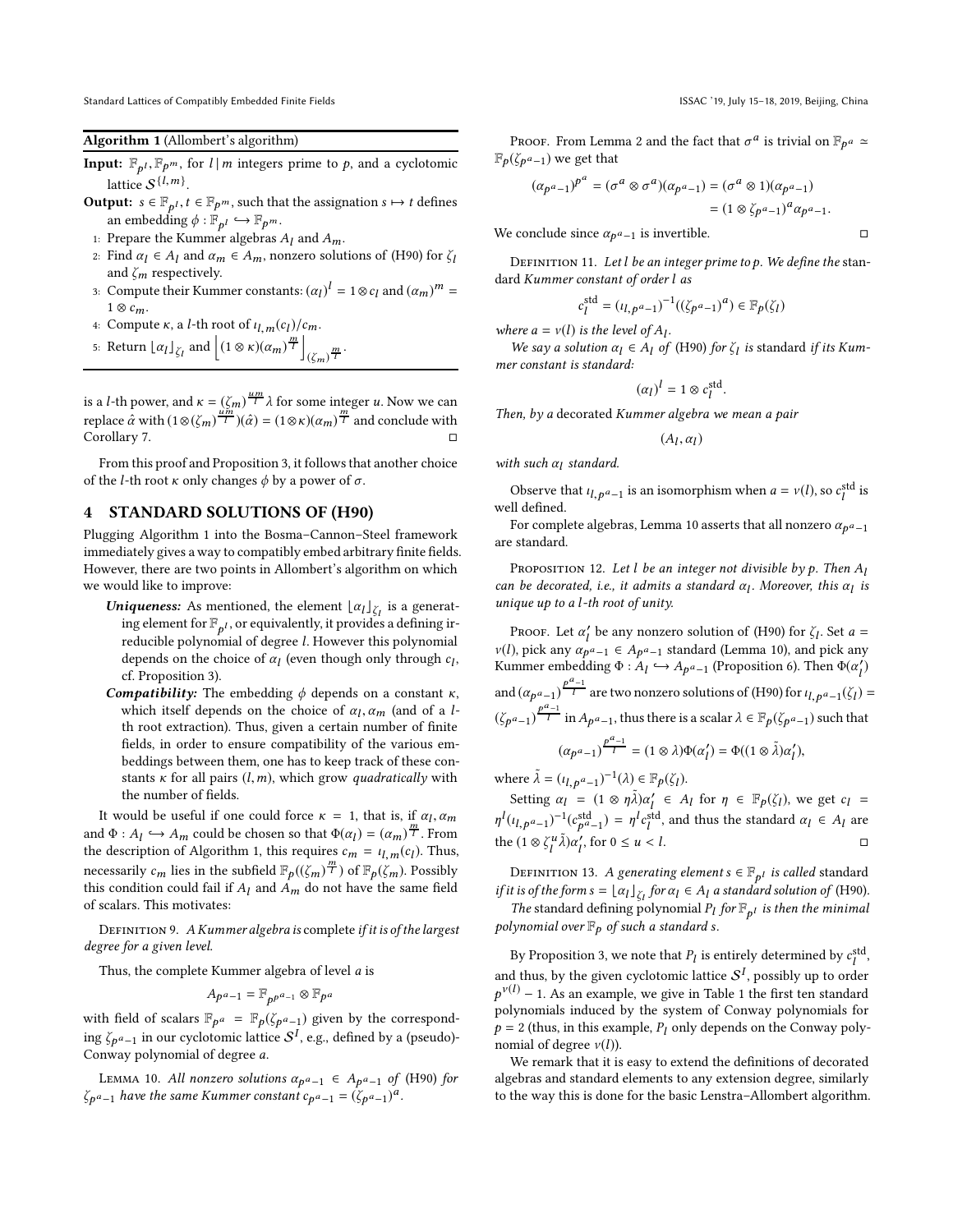Use any (standard) construction for Artin-Schreier towers over finite fields (e.g., [\[13\]](#page-8-24)), define decorated algebras by tensoring together Kummer algebras and Artin-Schreier extensions of  $\mathbb{F}_p$ , and define standard elements as, e.g., the product of a solution of multiplicative H90 and one of additive H90. While this solution is simple and effective, it is rather orthogonal to our work, hence we omit the details here.

The decoration of an algebra  $A<sub>l</sub>$ , and the associated standard generating element and polynomial for  $\mathbb{F}_{p^l}$ , can be computed by the simple adaptation of Allombert's algorithm presented below.

# <span id="page-5-2"></span>Algorithm 2 (Decoration – Standardization)

**Input:**  $\mathbb{F}_{p^l}$ , for  $l$  prime to  $p$ , and  $\mathcal{S}^I$  a cyclotomic lattice.

- **Output:**  $(A_l, \alpha_l)$  decorated,  $P_l$  standard irreducible polynomial of degree *l*, and  $s \in \mathbb{F}_{p^l}$  standard generating element inducing  $\mathbb{F}_{p^l} \simeq \mathbb{F}_p[T]/(P_l).$
- 1: Prepare the Kummer algebra  $A_l$ .
- 2: Prepare  $c_l^{\text{std}} = (\iota_{l,p} a_{-1})^{-1} ((\zeta_{p} a_{-1})^a) \in \mathbb{F}_p(\zeta_l).$
- 3: Find  $\alpha'_l \in A_l$  nonzero solution of [\(H90\)](#page-2-1) for  $\zeta_l$ .
- 4: Compute its Kummer constant:  $(\alpha_l')^l = 1 \otimes c_l'$ .
- 5: Compute *κ* a *l*-th root of  $c_l^{\text{std}}/c_l^{\prime}$ .
- 6: Set  $\alpha_l = (1 \otimes \kappa)\alpha'_l$ .
- 7: Compute  $P_l$  the minimal polynomial of  $\lfloor \alpha_l \rfloor_{\zeta_l}$  over  $\mathbb{F}_p$ .
- 8: Return  $(A_l, \alpha_l)$ ,  $P_l$ , and  $\lfloor \alpha_l \rfloor_{\zeta_l}$ .

Algorithm [2](#page-5-2) is correct, indeed Proposition [12](#page-4-3) ensures that a standard  $\alpha_l$  exists, and thus  $\alpha'_l = (1 \otimes \kappa^{-1})\alpha_l$  for some  $\kappa \in \mathbb{F}_p(\zeta_l)$ , so  $c_l^{\text{std}}/c_l' = \kappa^l$  is a *l*-th power.

By design, decorated Kummer algebras of the same level admit standard Kummer embeddings, under which the corresponding standard solutions of [\(H90\)](#page-2-1) are power-compatible:

<span id="page-5-3"></span>PROPOSITION 14. Let  $l \mid m$  be integers prime to p and such that  $v(l) = v(m) = a$ . Let  $(A_l, \alpha_l)$ ,  $(A_m, \alpha_m)$  be decorated Kummer algebras of degree l,m respectively (and of the same level a). Then, there is a unique Kummer embedding

$$
\Phi_{l,m}^{\text{std}}: A_l \hookrightarrow A_m
$$

such that  $\Phi_{l,m}^{\text{std}}(\alpha_l) = (\alpha_m)^{\frac{m}{l}}$ .

PROOF. Proposition 5 with 
$$
\hat{\alpha} = (\alpha_m)^{\frac{m}{l}}
$$
.

Most often we will apply Proposition [14](#page-5-3) with  $m = p^a - 1$ .

On the other hand, since power-compatibility implies  $c_m = u_{l,m}(c_l)$ , it cannot be satisfied for a Kummer embedding between decorated

<span id="page-5-1"></span>
$$
x + 1
$$
\n
$$
x^{3} + x + 1
$$
\n
$$
x^{5} + x^{3} + 1
$$
\n
$$
x^{5} + x^{3} + 1
$$
\n
$$
x^{7} + x + 1
$$
\n
$$
x^{11} + x^{8} + x^{7} + x^{6} + x^{2} + x + 1
$$
\n
$$
x^{13} + x^{10} + x^{5} + x^{3} + 1
$$
\n
$$
x^{15} + x + 1
$$
\n
$$
x^{17} + x^{11} + x^{10} + x^{8} + x^{7} + x^{6} + x^{4} + x^{3} + x^{2} + x + 1
$$
\n
$$
x^{19} + x^{17} + x^{16} + x^{15} + x^{14} + x^{13} + x^{12} + x^{8} + x^{7} + x^{6} + x^{5} + x^{3} + 1
$$
\nTable 1: The first ten standard polynomials derived from

Table 1: The first ten standard polynomials derived from Conway polynomials for  $p = 2$ .

Kummer algebras of different levels. However, at least between complete decorated algebras, we can request some norm-compatibility instead.

Let  $A_m$  be a Kummer algebra of level  $b = v(m)$ , so

$$
A_m = \mathbb{F}_{p^m} \otimes \mathbb{F}_p(\zeta_m) \stackrel{\sim}{\longrightarrow} \mathbb{F}_{p^m} \otimes \mathbb{F}_p(\zeta_{p^b-1}),
$$

where the isomorphism is given by 1⊗ $\iota_{m,\,p^b-1}.$  Then, for an integer *a* | *b*, the subalgebra of  $A_m$  invariant under 1  $\otimes \sigma^a$  is identified by this isomorphism with

$$
(A_m)^{1\otimes \sigma^a} \simeq \mathbb{F}_{p^m} \otimes \mathbb{F}_p((\zeta_{p^b-1})^{\frac{p^b-1}{p^a-1}}),
$$

where  $(\zeta_{p^b-1})^{\frac{p^b-1}{p^a-1}} = N_{\mathbb{F}_{p^b}/\mathbb{F}_{p^a}}(\zeta_{p^b-1}) = \iota_{p^a-1, p^b-1}(\zeta_{p^a-1})$ , and with  $\mathrm{N}_{\mathbb{F}_{p^b}/\mathbb{F}_{p^a}}$  the norm of the field extension  $\mathbb{F}_{p^b}/\mathbb{F}_{p^a}$ .

DEFINITION 15. Given a Kummer algebra  $A_n$ , and some integers  $a | b | v(n)$ , we define the scalar norm operator

$$
\begin{array}{ccc}\nN_{b/a,A_n}: & (A_n)^{1 \otimes \sigma^b} & \to & (A_n)^{1 \otimes \sigma^a} \\
\gamma & \mapsto & \prod_{0 \le j < \frac{h}{a}} (1 \otimes \sigma^{ja})(\gamma).\n\end{array}
$$

This is well-defined, i.e., the image of  $\mathcal{N}_{b/a,A_n}$  is invariant under  $1 \otimes \sigma^a$  as specified. Often the ambient algebra  $A_n$  will be implicit, and we will write  $N_{b/a}$  instead of  $N_{b/a,A_n}$ .

By construction,  $\mathcal{N}_{b/a}$  acts on 1 ⊗  $\mathbb{F}_{b}^{\times}$  $\frac{\partial}{\partial p}$  as 1 ⊗ N $_{\mathbb{F}_{p^b}/\mathbb{F}_{p^a}}$ . Scalar norms are multiplicative:

$$
N_{b/a}(\gamma\gamma') = N_{b/a}(\gamma)N_{b/a}(\gamma'),
$$

transitive:

such

$$
N_{c/a} = N_{b/a} \circ N_{c/b},
$$

and they commute with  $\sigma \otimes 1$ .

<span id="page-5-4"></span>Proposition 16. Let a|b be integers, and let  $(A_{p^a-1}, a_{p^a-1}), (A_{p^b-1}, a_{p^b-1})$ be decorated complete Kummer algebras of level a, b respectively. Then there is a unique Kummer embedding

$$
\Phi_{p^a-1, p^b-1}^{\text{std}} : A_{p^a-1} \hookrightarrow A_{p^b-1}
$$
  
that 
$$
\Phi_{p^a-1, p^b-1}^{\text{std}}(\alpha_{p^a-1}) = N_{b/a}(\alpha_{p^b-1}).
$$

PROOF. By Lemma [2](#page-3-1) and the properties of the norm,

$$
\begin{aligned} (N_{b/a}(\alpha_{p^{b}-1}))^{p^{a}} & = (\sigma^{a} \otimes \sigma^{a})(N_{b/a}(\alpha_{p^{b}-1})) \\ & = (\sigma^{a} \otimes 1)(N_{b/a}(\alpha_{p^{b}-1})) \\ & = N_{b/a}((\sigma^{a} \otimes 1)(\alpha_{p^{b}-1})) \\ & = N_{b/a}((1 \otimes (\zeta_{p^{b}-1})^{a})\alpha_{p^{b}-1}) \\ & = (1 \otimes \iota_{p^{a}-1,p^{b}-1}(\zeta_{p^{a}-1})^{a})N_{b/a}(\alpha_{p^{b}-1}). \end{aligned}
$$

So  $\hat{\alpha} = N_{b/a} (\alpha_{p^b-1})$  satisfies  $(\hat{\alpha})^{p^a-1} = 1 \otimes \iota_{p^a-1, p^b-1} (c_{p^a-1})$  and we conclude with Proposition [5.](#page-3-2)

#### <span id="page-5-0"></span>5 STANDARD EMBEDDINGS

In Proposition [14,](#page-5-3) we saw how to construct a standard power-compatible embedding of a decorated Kummer algebra into its decorated complete algebra, and in Proposition [16,](#page-5-4) a standard norm-compatible embedding between decorated complete algebras of dividing levels.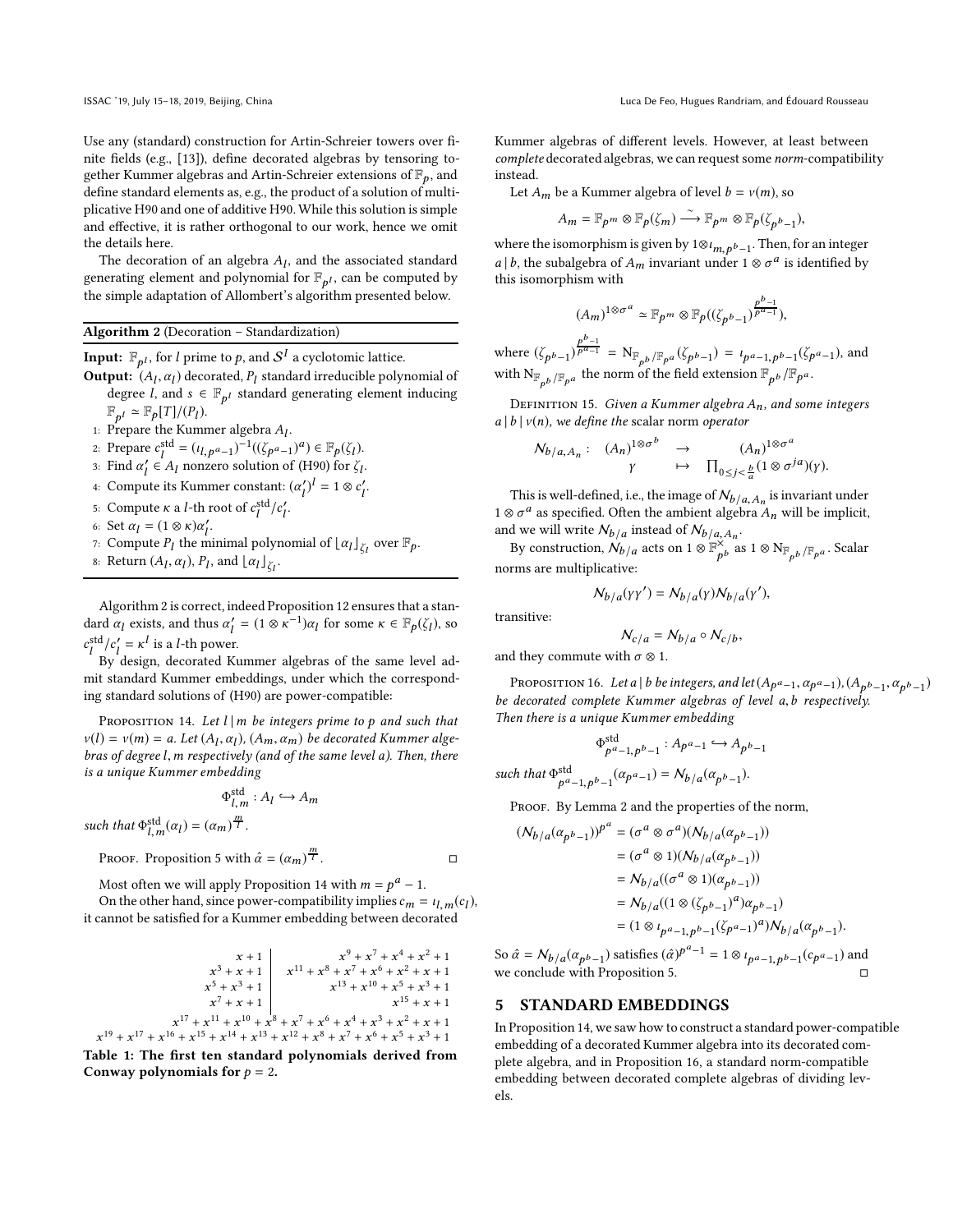Now, consider general  $l \mid m$  not divisible by p, set  $a = v(l)$ ,  $b =$  $v(m)$ , and consider the diagram

$$
(A_{p^a-1}, \alpha_{p^a-1}) \xrightarrow{\Phi_{p^a-1,p^b-1}^{\text{odd}}} (A_{p^b-1}, \alpha_{p^b-1})
$$
  

$$
\Phi_{l,p^a-1}^{\text{std}} \uparrow \qquad \qquad \uparrow \Phi_{m,p^b-1}^{\text{odd}}
$$
  

$$
(A_l, \alpha_l) \qquad \qquad (A_m, \alpha_m)
$$

of standard embeddings of decorated algebras.

Lemma 17. In this setting, there exists a unique Kummer embedding

$$
\Phi_{l,m}^{\text{std}}: A_l \hookrightarrow A_m
$$

that makes the diagram commute.

Proof. Consider  $\hat{\hat{\alpha}} = \Phi_{\hat{\alpha}}^{\text{std}}$ std  $p^{a}-1, p^{b}-1$  ( $\Phi_{l,p}^{\text{std}}(a_{l})$ )  $\in A_{p^{b}-1}$ . Then  $\hat{\hat{\alpha}}$  is invariant under  $\sigma^l \otimes 1$  and under  $1 \otimes \sigma^a$  (because  $\alpha_l$  is), thus,  $a$ *fortiori*, invariant under  $\sigma^m \otimes 1$  and under  $1 \otimes \sigma^b$ , which means it lies in the image of  $\Phi_{m,p^b-1}^{\text{std}}$ . We can then set  $\hat{\alpha} = (\Phi_{m,p^b-1}^{\text{std}})^{-1}(\hat{\hat{\alpha}})$ . If  $\Phi_{l,m}^{\rm std}$  exists, then it necessarily maps  $\alpha_l$  to  $\hat{\alpha}$ . However, chasing in the diagram, it is easily seen that  $\hat{\alpha}$  is a solution of [\(H90\)](#page-2-1) for  $(\zeta_m)^{\frac{m}{l}}$  that satisfies  $(\hat{\alpha})^l = 1 \otimes \iota_{l,m}(c_l)$ , and we conclude with Proposition [5.](#page-3-2)

This existence result is "constructive", but impractical, since it requires computations in the possibly very large algebra  $A_{p^b-1}$ . However, as in Algorithm [1,](#page-4-1) one should be able to write  $\hat{\alpha} = (1 \otimes$  $\kappa$ )( $\alpha$ <sub>m</sub>)  $^{\frac{m}{l}}$  for some  $\kappa \in \mathbb{F}_p(\zeta_m)$ . Moreover  $\hat{\alpha}$  is uniquely determined by our data, thus, so should  $\kappa$ . Now our aim is to give an explicit expression for this  $\kappa = \kappa_{l,m}$ . We start with the case of complete algebras.

<span id="page-6-0"></span>Proposition 18. In the complete algebra  $A_{p^b-1}$  we have

$$
(\alpha_{p^{b}-1})^{\frac{p^{b}-1}{p^{a}-1}}=(1\otimes\zeta_{p^{b}-1})^{\frac{(b-a)p^{b+a}-bp^{b}+ap^{a}}{(p^{a}-1)^{2}}}N_{b/a}(\alpha_{p^{b}-1}).
$$

PROOF. Using first Lemma [2,](#page-3-1) and then [\(H90\)](#page-2-1), we get:

$$
\frac{(\alpha_{p^{b}-1})^{\frac{p^{o}-1}{p^{a}-1}}}{N_{b/a}(\alpha_{p^{b}-1})} = \prod_{0 \le j < \frac{b}{a}} \frac{(\sigma^{ja} \otimes \sigma^{ja})(\alpha_{p^{b}-1})}{(1 \otimes \sigma^{ja})(\alpha_{p^{b}-1})}
$$

$$
= \prod_{0 \le j < \frac{b}{a}} (1 \otimes \sigma^{ja}) \left( \frac{(\sigma^{ja} \otimes 1)(\alpha_{p^{b}-1})}{\alpha_{p^{b}-1}} \right)
$$

$$
= \prod_{0 \le j < \frac{b}{a}} (1 \otimes \sigma^{ja})(1 \otimes \zeta_{p^{b}-1})^{ja}
$$

$$
= (1 \otimes \zeta_{p^{b}-1})^{\sum_{0 \le j < \frac{b}{a}} jap^{ja}.
$$

We conclude thanks to the identity

 $\mathbf{h}$ 

$$
\sum_{0 \le j < n} jT^j = T \frac{d}{dT} \left( \frac{T^n - 1}{T - 1} \right) = \frac{(n - 1)T^{n+1} - nT^n + T}{(T - 1)^2}.
$$

<span id="page-6-1"></span>COROLLARY 19. Let  $(A_l, \alpha_l)$  and  $(A_m, \alpha_m)$  be decorated Kummer algebras, of respective degrees  $l \mid m$  prime to p. Then the standard Kummer embedding  $\Phi^{\text{std}}_{l,m} : A_l \hookrightarrow A_m$  is defined by the assignation  $\alpha_l \mapsto (1 \otimes \kappa_{l,m})(\alpha_m)^{\frac{m}{l}}$ , where

$$
\kappa_{l,m} = (\iota_{m,p^{b}-1})^{-1}((\zeta_{p^{b}-1})^{-\frac{(b-a)p^{b+a}-bp^{b}+ap^{a}}{(p^{a}-1)l}}).
$$

Proof. It suffices to check that  $\Phi_{sd}^{std}$ std  $p^{a}-1$ ,  $p^{b}-1$   $(\Phi_{l,p}^{\mathrm{std}}(a_{l}))$  and the image of the right-hand-side under  $\Phi_{m,pb-1}^{\text{std}}$  coincide in  $A_{p^b-1}$ . However, we have  $\Phi_{s,a}^{\text{std}}$ std<br>  $p^{a}-1, p^{b}-1$  ( $\Phi_{l,p}^{\text{std}}(a_{l})$ ) =  $N_{b/a}(a_{p^{b}-1})^{\frac{p^{a}-1}{l}},$ while  $\Phi_{m,p}^{\text{std}}(\alpha_m)^{\frac{m}{l}}) = (\alpha_{p^b-1})^{\frac{p^b-1}{l}}$ , and we conclude with Proposition  $18$ 

<span id="page-6-2"></span>Proposition 20. Standard Kummer embeddings are compatible with composition: if  $(A_l, \alpha_l)$ ,  $(A_m, \alpha_m)$ , and  $(A_n, \alpha_n)$  are decorated Kummer algebras with  $l \mid m \mid n$ , the corresponding standard embeddings satisfy  $\Phi_{l,n}^{\mathrm{std}} = \Phi_{m,n}^{\mathrm{std}} \circ \Phi_{l,m}^{\mathrm{std}}$ .

Proof. We have to show that  $\Phi_{l,n}^{\text{std}}(\alpha_l) = \Phi_{m,n}^{\text{std}}(\Phi_{l,m}^{\text{std}}(\alpha_l));$  nothing but a pleasant computation with the explicit constants given by Corollary [19.](#page-6-1)

Alternatively, set  $a = v(l)$ ,  $b = v(m)$ ,  $c = v(n)$ , and decorate  $A_{p^a-1},A_{p^b-1},A_{p^c-1}.$  It suffices to show that the elements  $\Phi^{\mathrm{std}}_{l,n}(\alpha_l)$ and  $\Phi^{\text{std}}_{m,n}(\Phi^{\text{std}}_{l,m}(\alpha_l))$  have the same image under  $\Phi^{\text{std}}_{n,p^c-1}$  in  $A_{p^c-1}$ . Chasing in the diagram

$$
A_{p^a-1} \longrightarrow A_{p^b-1} \longrightarrow A_{p^c-1}
$$
\n
$$
\uparrow \qquad \qquad \uparrow
$$
\n
$$
A_l \longrightarrow A_m \longrightarrow A_n
$$
\nwe see that this common image is  $\mathcal{N}_{c/a}(\alpha_{p^c-1})^{\frac{p^a-1}{l}}$ .

By a *decorated finite field* (of degree  $l$ , an integer prime to  $p$ , and relative to a given cyclotomic lattice  $\mathcal{S}^{I}$ ), we mean a pair  $(\mathbb{F}_{p^I}, s_I)$ , where  $\mathbb{F}_{p^l}$  is a finite field, and  $s_l \in \mathbb{F}_{p^l}$  a standard generating element in the sense of Definition [13.](#page-4-4)

<span id="page-6-3"></span>We can finally state:

Algorithm 3 (Standard compatible embeddings)

- **Input:**  $\mathcal{S}^I$  a cyclotomic lattice, and  $(\mathbb{F}_{p^I}, s_I)$ ,  $(\mathbb{F}_{p^m}, s_m)$ , decorated finite fields, for  $l \mid m$  integers prime to  $p$ .
- **Output:**  $t \in \mathbb{F}_{p^m}$ , such that the assignation  $s_l \mapsto t$  defines a standard embedding  $\phi^{\text{std}}_{l,m} : \mathbb{F}_{p^l} \hookrightarrow \mathbb{F}_{p^m}$ , compatible with composition.
- 1: Prepare the Kummer algebras  $A_l$  and  $A_m$ .
- 2: Recover  $\alpha_l$  from  $s_l$  and  $\alpha_m$  from  $s_m$  using equations [\(1\)](#page-3-6). (b−a)p  $b+a$ <sub>-bp</sub> $b$ <sub>+ap</sub>a
- 3: Compute  $\kappa_{l,m} = (\iota_{m,p^{b}-1})^{-1}((\zeta_{p^{b}-1})^{-1})$  $(p^{\alpha}-1)$ l ) where  $a = v(l)$ ,  $b = v(m)$ . 4: Return  $|(1 \otimes \kappa)(\alpha_m)^{\frac{m}{l}}|$  $\left(\zeta_m\right)^{\frac{m}{l}}$ .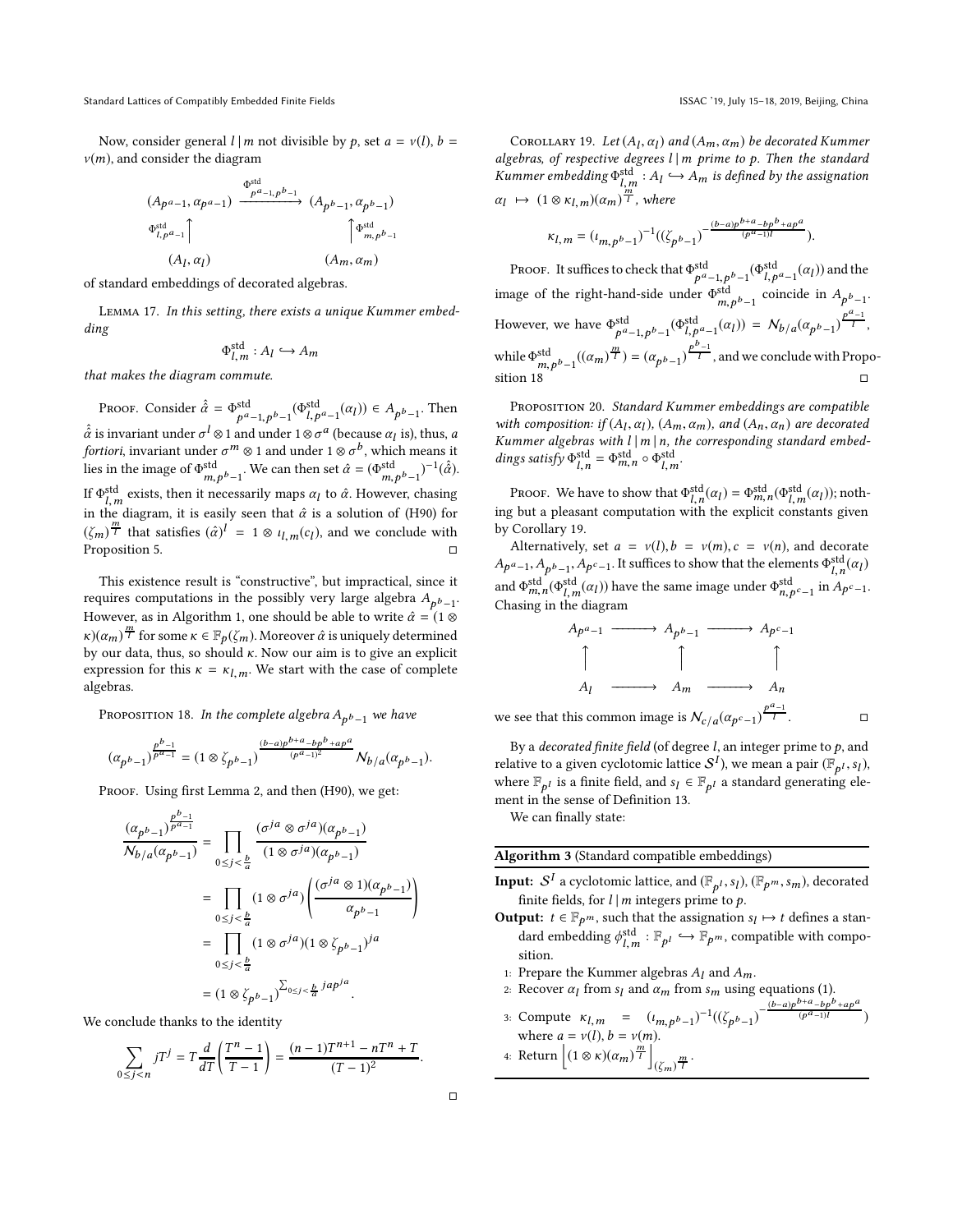PROPOSITION 21. Standard finite field embeddings are compatible with composition: if  $(\mathbb{F}_{p^l}, \alpha_l)$ ,  $(\mathbb{F}_{p^m}, \alpha_m)$ , and  $(\mathbb{F}_{p^n}, \alpha_n)$  are decorated finite fields with  $l \mid m \mid n$ , the corresponding standard embeddings satisfy  $\phi_{l,n}^{\text{std}} = \phi_{m,n}^{\text{std}} \circ \phi_{l,m}^{\text{std}}$ .

<span id="page-7-0"></span>PROOF. Corollary [7](#page-3-4) and Proposition [20.](#page-6-2)

# 6 IMPLEMENTATION

In the previous sections we kept the description of Kummer embeddings abstract, leaving many computational details unspecified. There are various ways in which our algorithms can possibly be implemented, depending on how one chooses to represent finite fields and the cyclotomic lattice  $\mathcal{S}^{I}$ . A reasonable option is to use (pseudo)-Conway polynomials to represent the fields  $\mathbb{F}_p(\zeta_{p^a-1})$ , and deduce from them the smallest possible representation for any other field  $\mathbb{F}_p(\zeta_l)$ . Assuming this technique, we can prove a bound on the complexity of our algorithms.

PROPOSITION 22. Given a collection of (pseudo)-Conway polynomials for  $\mathbb{F}_p$ , of degree up to d, standard solutions  $\alpha_l$  of [\(H90\)](#page-2-1) can be computed for any  $l \mid (p^i - 1)$  for any  $i \le d$  using  $O(M(l^2) \log(l) +$  $M(l)\log(l)\log(p))$  operations. After that, Kummer embeddings  $\mathbb{F}_{p^l}\subseteq$  $\mathbb{F}_{p^m}$  can be computed using  $O(M(m^2)\log(m))$  operations.

PROOF. Let  $a = v(l)$  be the level of  $A_l$ . We take the a-th polynomial from the collection of (pseudo)-Conway polynomials, and use it to define  $\zeta_{\bm p^a-1}$ . Because  $a \in O(l)$ , the cost of multiplications in  $\mathbb{F}_p(\zeta_{p^a-1})$  will be bounded by  $O(M(l))$ .

From  $\zeta_{p^a-1}$ , we compute  $\zeta_l$  using  $O(l{\sf M}(l))$  operations, and its minimal polynomial in  $O(l^{(\omega+1)/2})$ . Then, the Kummer constant  $c_l^{\text{std}} = (\zeta_{p^a-1})^a$  is computed in negligible time, and its expression in the power basis of  $\zeta_l$  is computed in  $O(l^{(\omega+1)/2})$  using the algorithms for evaluating embeddings mentioned in Section [2.](#page-1-0)

To construct the Kummer algebra  $A_l = \mathbb{F}_{p^l} \otimes \mathbb{F}_p(\zeta_l)$  we need an irreducible polynomial of degree l, not necessarily related to the (pseudo)-Conway polynomials used to represent the fields of scalars. Very efficient, quasi-optimal algorithms for finding such a polynomial are given in [\[4,](#page-8-25) [10](#page-8-26), [11\]](#page-8-12), we can thus neglect this cost.

The cost of computing a solution  $\alpha'_{l}$  to [\(H90\)](#page-2-1) was extensively studied in [\[8](#page-8-2)], where it was found to be bounded by  $O(M(l^2) \log(l) +$  $M(l) \log(p)$ . Then, the constant  $c'_l = (\alpha'_l)^l$  is computed using  $O(M(l^2) \log(l))$  vailable in Nemo; the color scale shows the level of the associoperations, and the *l*-th root  $\kappa$  is computed in  $O(M(l)\log(l)\log(p))$ according to [\[8\]](#page-8-2).  $\alpha_l = (1 \otimes \kappa)\alpha'_l$  is then computed in a negligible number of operations.

Finally, the projection  $\lfloor \alpha_l \rfloor_{\zeta_l}$  comes for free, and its minimal polynomial  $P_l$  is computed again in  $O(l^{(\omega+1)/2})$  operations.

Now, in order to compute a Kummer embedding of  $(\mathbb{F}_{p^l}, \alpha_l)$  into  $(\mathbb{F}_{p^m}, \alpha_m)$ , we compute the scalar  $\kappa_{l,m}$  in  $O(m\mathcal{M}(m))$  operations, and  $(\alpha_m)^{\frac{m}{l}}$  in  $O(M(m^2) \log(m))$ .

We then need to convert  $(\alpha_m)^{\frac{m}{l}}$  in the power basis of  $\zeta_l$ . Applying a generic change of basis algorithm as before would be too expensive: indeed we have to convert m coefficients from the field of scalars  $\mathbb{F}_p(\zeta_m)$  to  $\mathbb{F}_p(\zeta_l)$ , which would cost  $O(m^{(\omega+3)/2})$ . Instead we notice that we are only interested in the value  $\left| (1 \otimes \kappa)(\alpha_m)^{\frac{m}{l}} \right|$ ζl , therefore we proceed as follows.

Let Tr denote the trace map from  $\mathbb{F}_p(\zeta_m)$  to  $\mathbb{F}_p(\zeta_l)$ , and let  $\eta \in$  $\mathbb{F}_p(\zeta_m)$  be such that  $\text{Tr}(\eta) = 1$ . Then the map  $x \mapsto \text{Tr}(x\eta)$  sends  $(\zeta_m)^{\frac{m}{l}}$  to  $\zeta_l$ , and is  $\mathbb{F}_p(\zeta_l)$ -linear, it thus agrees with the inverse map of  $\zeta_l \mapsto (\zeta_m)^{\frac{m}{l}}$  on the image of  $\mathbb{F}_p(\zeta_l)$ .

We thus need to evaluate  $x \mapsto \lfloor \text{Tr}(x\eta) \rfloor_{\zeta_I}$  for many values in  $\mathbb{F}_p(\zeta_m)$ , but this is a  $\mathbb{F}_p$ -linear form, hence we can precompute its vector on the power basis of  $\zeta_m$ . Let  $h_m, h_l$  be the minimal polynomials of  $\zeta_m, \zeta_l$ , and let b, a be their degrees. Let  $h_0$  be the constant coefficient of  $h_l$ , and let

$$
\tau=-\frac{h_0}{(\zeta_m)^{\frac{m}{l}}}\frac{h'_m(\zeta_m)}{h'_l((\zeta_m)^{\frac{m}{l}})}\in \mathbb{F}_p(\zeta_m),
$$

direct calculation shows that

$$
\sum_{i=0}^{b-1} \left[ \text{Tr}(\zeta_m^i) \right]_{\zeta_l} Z^i = \frac{\tau(Z^{-1})}{Z h_m(Z^{-1})} \mod Z^b,
$$

where by  $\tau(Z)$  we mean  $\tau \in \mathbb{F}_p(\zeta_m)$  seen as a polynomial in  $\zeta_m$ . Hence, we can compute the vector of the linear form  $x \mapsto [\text{Tr}(x)]_{\zeta_1}$ using only basic polynomial arithmetic and modular composition, i.e., in  $O(m^{(\omega+1)/2})$  operations.

Finally, we compute  $(1 \otimes \kappa \eta)(\alpha_m)^{\frac{m}{l}}$ , we see it as a polynomial with coefficients in  $\mathbb{F}_p(\zeta_m)$ , and we apply the map  $\lfloor \text{Tr}(x)\rfloor_{\zeta_I}$  to each coefficient. This costs  $O(mM(m))$  operations.

We remark that storing the decorated fields  $(\mathbb{F}_{p^l}, \alpha_l)$  requires  $O(l^2)$  field elements, however, using the formulas in [\[1,](#page-8-1) [8](#page-8-2)], it is possible to only store  $\lfloor \alpha_l \rfloor_{\zeta_l}$ , and recover all other coefficients of  $\alpha_l$  in  $O(lM(l)\log(p))$  operations.

To demonstrate the feasibility of this approach, we implemented it in the Julia-based CAS Nemo [\[15](#page-8-27)], with performance critical routines written in C/Flint [\[16](#page-8-28)]. Our code is available as a Julia package at [https://github.com/erou/LatticeGFH90.jl.](https://github.com/erou/LatticeGFH90.jl)

We tested Algorithms [2](#page-5-2) and [3](#page-6-3) for various small primes, using precomputed Conway polynomials available in Nemo. We do not see major differences between different primes. In Figure [1](#page-8-29) we report timings obtained for the case  $p = 3$ , on an Intel Core i7-7500U CPU clocked at 2.70GHz, using Nemo 0.11.1 running on Julia 1.1.0, and Nemo's current version of Flint. The plot on the left shows timings for Algorithm [2,](#page-5-2) for degrees l growing from 1 to 200, for every l coprime to p and such that the  $v(l)$ -th Conway polynomial ated algebra  $A_l$ . The bottleneck of this algorithm appears to be the l-th root extraction routine.

The plot on the right shows timings for Algorithm [3,](#page-6-3) measured by computing the standard embedding of  $\mathbb{F}_{p^2}$  in  $\mathbb{F}_{p^l}$ . As expected, computing the embeddings takes negligible time in comparison to the decoration of the finite fields. We also tested embedding fields larger than  $\mathbb{F}_{p^2}$ , and noticed that the running time mostly depends on the size of the larger field.

### 7 CONCLUSION AND FUTURE WORK

We presented a new family of standard compatible polynomials for defining finite fields. Its construction being dependent on the availability of Conway polynomials, it has, at the present moment, very little practical impact; its existence is nevertheless remarkable in itself.